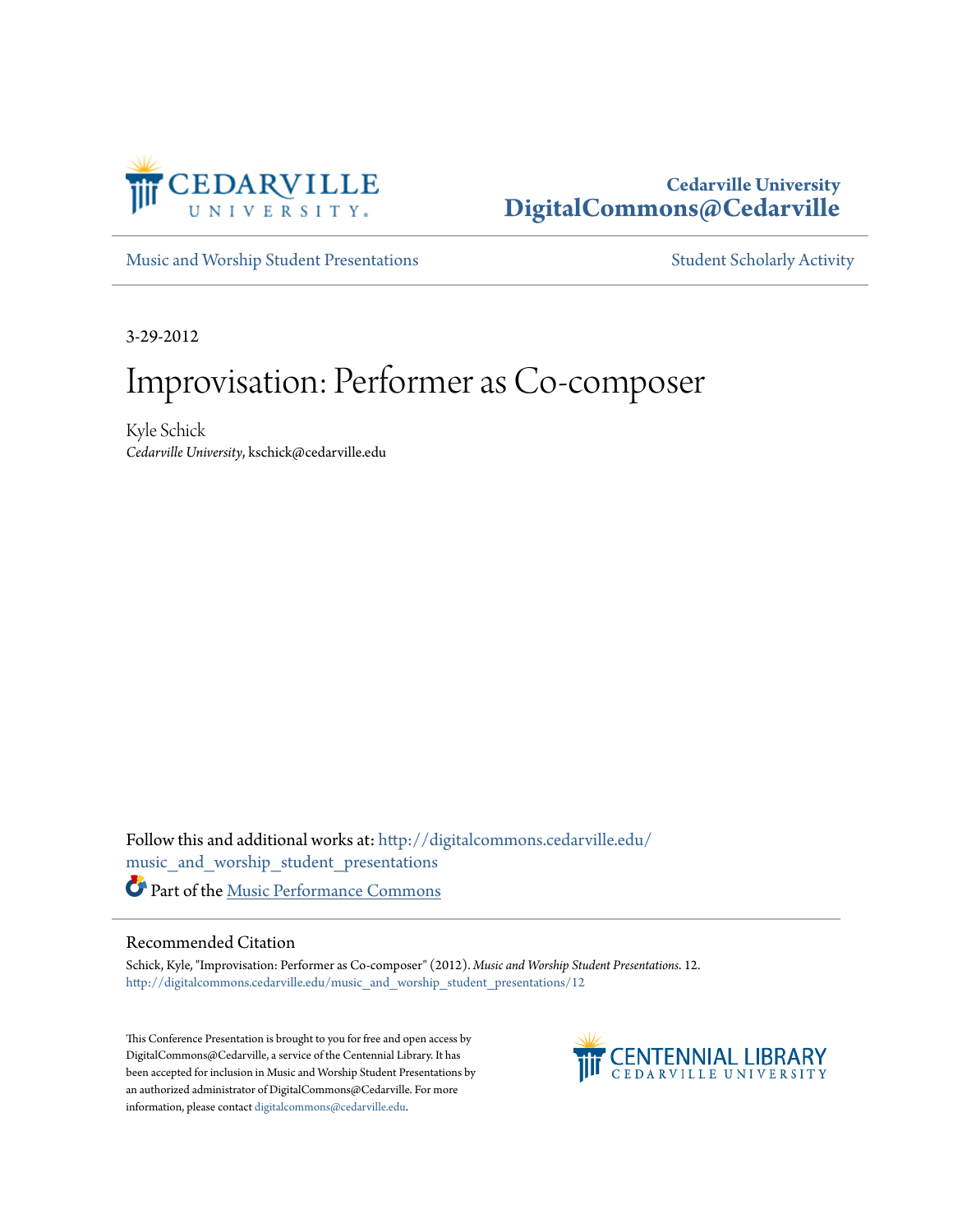Proceedings of The National Conference On Undergraduate Research (NCUR) 2012 Weber State University, Ogden Utah March 29 – 31, 2012

### Improvisation: Performer as co-composer

Kyle Schick Department of Music and Worship Cedarville University 251 N Main St. Cedarville OH, 45314 USA

Faculty Advisor: Dr. Sandra Yang

#### Abstract

Elements of musical improvisation have been present throughout the medieval, Renaissance, and Baroque eras; however, improvisation had the most profound recorded presence in the Baroque era. Improvisation is inherently a living practice and leaves little documentation behind for historians to study, but however elusive, it is still important to trace where instances of this improvised art appear throughout the eras listed above. It is also interesting to trace what role improvisation would later have in realizing the Baroque ideals of emotional expression, virtuosity, and individuality. This paper seeks to focus on a few of the best-documented mediums of improvisation within each era. During the medieval period, improvisation took on the form of improvised counterpoint against a plainsong. In the Renaissance, improvised harmony of faburden and the contenance angloise is this paper's selected example. In the Baroque, this study seeks to describe several areas where improvisation appears such as the art of improvised accompaniment from figured-bass symbols, the practice of expressive ornamentation on a written melody, and improvised vocal embellishments and cadenzas of the da capo aria. A final aim of this research is to provide examples to clarify the definition of improvisation as the degree to which the composer of a musical work has given control of its realization to the performer. Treatises and ear witness accounts of improvised musical forms provided primary sources. Other sources used in this research included writings on performance practices of different historical eras and writings on the changing relationship between the composer and the performer. This paper also consults writings on how improvised music was perceived historically as opposed to composed music.

#### Keywords: Improvisation, Prelude, Ornamentation

#### 1. Body of Paper

Elements of improvisation have been present throughout the Medieval, Renaissance, and Baroque eras; however, improvisation had the most profound recorded presence in the Baroque era. Music is a unique art in that it requires a mediator between the creator of the work and the audience. This mediator is called a performer or sometimes, an interpreter. In the past 400 years, this interpreter has become increasingly more important to the audience. This was especially true in the Baroque with the rise of the virtuosic soloist.

 No composer creates a musical score entirely complete in its details. No number of symbols can accurately communicate to the performer the exact sounds that he or she must produce. At best the musical score is only a rough sketch and this may be more or less true depending on the composer's wishes. Therefore, the performer must make certain interpretive decisions. In cases where the composer and the performer are the same person, a less detailed score is required; or, in another case, a less detailed score is required when the composer purposely wishes to give the performer more control over the end musical result.

 Improvisation, therefore, can be defined in degrees rather than as one specific activity. Improvisation is the degree to which a composer turns over control of a musical composition to the performer. This puts the performer in a peculiarly close relationship to the composer when he is allowed, in many cases, to change the very notes of a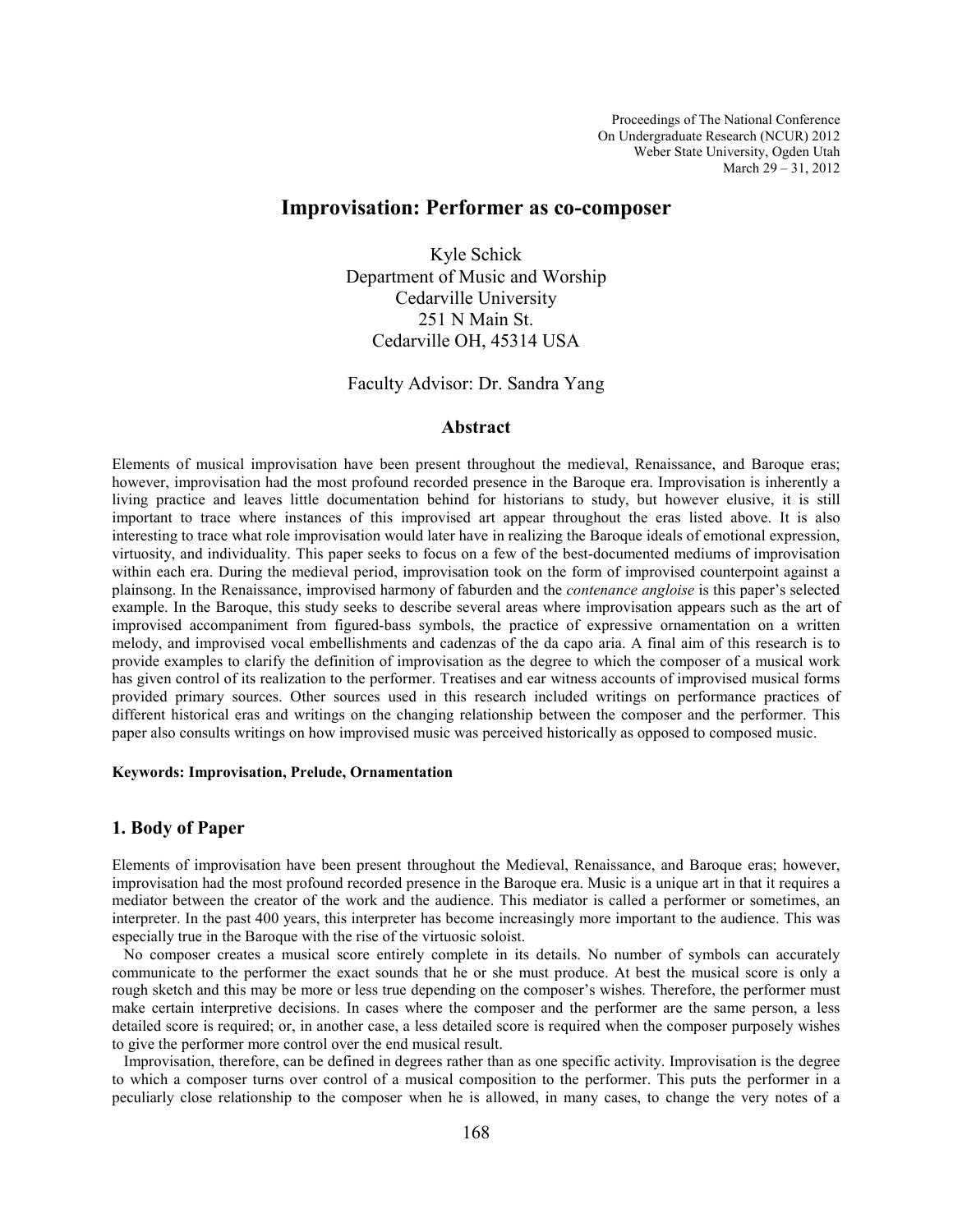composition. This improvising performer can be viewed as a special type of musician. He or she can even be called, to some degree, a co-composer of a given work. Rather than meticulously writing out each specific note of a composition as a composer would, the improviser composes and performs simultaneously, making him a unique type of artist, and allowing the audience an equally unique perspective into the art's creation. There is little gap in time between the art's conceptualization and its realization. This idea of a co-composer is further supported by the fact that improvised and composed music are judged by the same criteria. To the audience, the sounds released into the air are absolute. The source of composition is irrelevant in the music's evaluation.

 First, let us take a look at what form Medieval improvisation took. Though improvisation of this time is the most difficult to trace, the most thoroughly documented instance of improvisation was in improvised counterpoint, particularly on a sacred chant. Johannes Tinctoris makes several references to the well-established practice of improvisation on a chant. He spells out the difference between composed and improvised music in his treatise, Liber de art contrapuncti (published 1477). What was written down was called res facta and what counterpoint was conceived aurally during the performance was called absolute counterpoint or singing super librum.<sup>1</sup> Singers would improvise lines to fit over the chant that the tenor part would sing. Tinctoris believed that improvisation created variety and interest. Singers would learn to hear which intervals above or below the tenor made consonances or dissonances. The main thrust of Tinctoris's treatise is to teach these intervals. In the *super librum* style, it is recorded that the other voices needed only to make consonances with the tenor rather than with other voices who may be improvising. This differs from composed counterpoint in which all the voices are thought of in relation to each other rather than only in relation to one, the tenor.

 To a modern mind, treatises of the Medieval period are often interpreted as referring to written music. This may be an incorrect assumption. It is more often accurate to assume by default that they refer to music conceived aurally. It is assumed by Tinctoris in his manuals that counterpoint was primarily aural. Rob Wegman says, "Nowhere in his Liber de arte contrapuncti does Tinctoris imply that one must learn to devise correct successions of consonant intervals by actually writing out examples such as he provides."<sup>2</sup> The idea that counterpoint should be written down comes relatively late and only incidentally in treatises.

 Improvisation in the early Renaissance period took the form of improvised harmony in the faburden style. This practice first developed in England and involved singing in parallel thirds and sixths. It was called cantus supra librum or "singing upon the book." The approximate date of the first account of this practice was around 1430 but there is some debate among scholars.<sup>3</sup> Some try to push the date back further to the fourteenth century. Several English discant treatises record references to this cantus supra librum during this period. Some scholars argue that this improvised style may have developed in England before this time but was not recorded because it may have been lumped under the broader category of organum.<sup>4</sup>

 Faburden is somewhat distinct from other music of the previous medieval period in that it developed not just in liturgical practice but also outside the church as a popular art form. The presence of this improvised harmony was not just recorded in treatises but also in theatrical scripts and in the chronicles of large urban centers. There are several accounts written in plays that prove this practice was a popular art. In Wakefield's Second Shepherd's Play, several ordinary characters are shown as having the valuable skill of faburden. Another theatrical example is the fifteenth century Flemish mystery play, Het Spel van de V vroede ende van de V dwaeze Maegden.<sup>5</sup> This play was based on the New Testament parable of the wise and the foolish virgins. In this story the virgins are trying unsuccessfully to assemble themselves to sing in discant for the coming bride. The presence of this musical skill in theatre illustrates how much it was considered a particularly common pastime, so much so that it would be known in household terms and not just among professional musicians.

 The style of improvised parallel harmony originating in England was often referred to as the contenance angloise. This English sound spread not just through the reading of English treatises but as an aural tradition. The dissemination of these discant practices among urban populations was rapid because of an increase in performance opportunities during that period. Ordinary citizens as well as professional musicians in Paris were excited about the new practice. Martin Le Franc is recorded referring to the style as "so good... that they astonished all of Paris."<sup>6</sup>Due to the popular nature of this art form, it is unlikely that Martin Le Franc was exaggerating.

 There are several disagreements among scholars concerning faburden. The first debate is on the name of the practice itself. There are several terms including faburden, fauxbourdon, discant, and the word, "counter," that all may have associations with this style. Faburden and fauxbourdon are often used interchangeably to refer to the parallel 6/3-chord style started by the English. Some historians believe the two developed independently, requiring separate terms, but most cannot find enough evidence to prove the two performance practices different enough to require a distinction. Most scholars use the words fairly synonymously. Originally the practice could have been lumped under the organum category or referred to as discant. Eventually, as scholar Sylvia Kenney claims, discant became distinguished from faburden or fauxbourdon in that discant primarily involved two voices moving against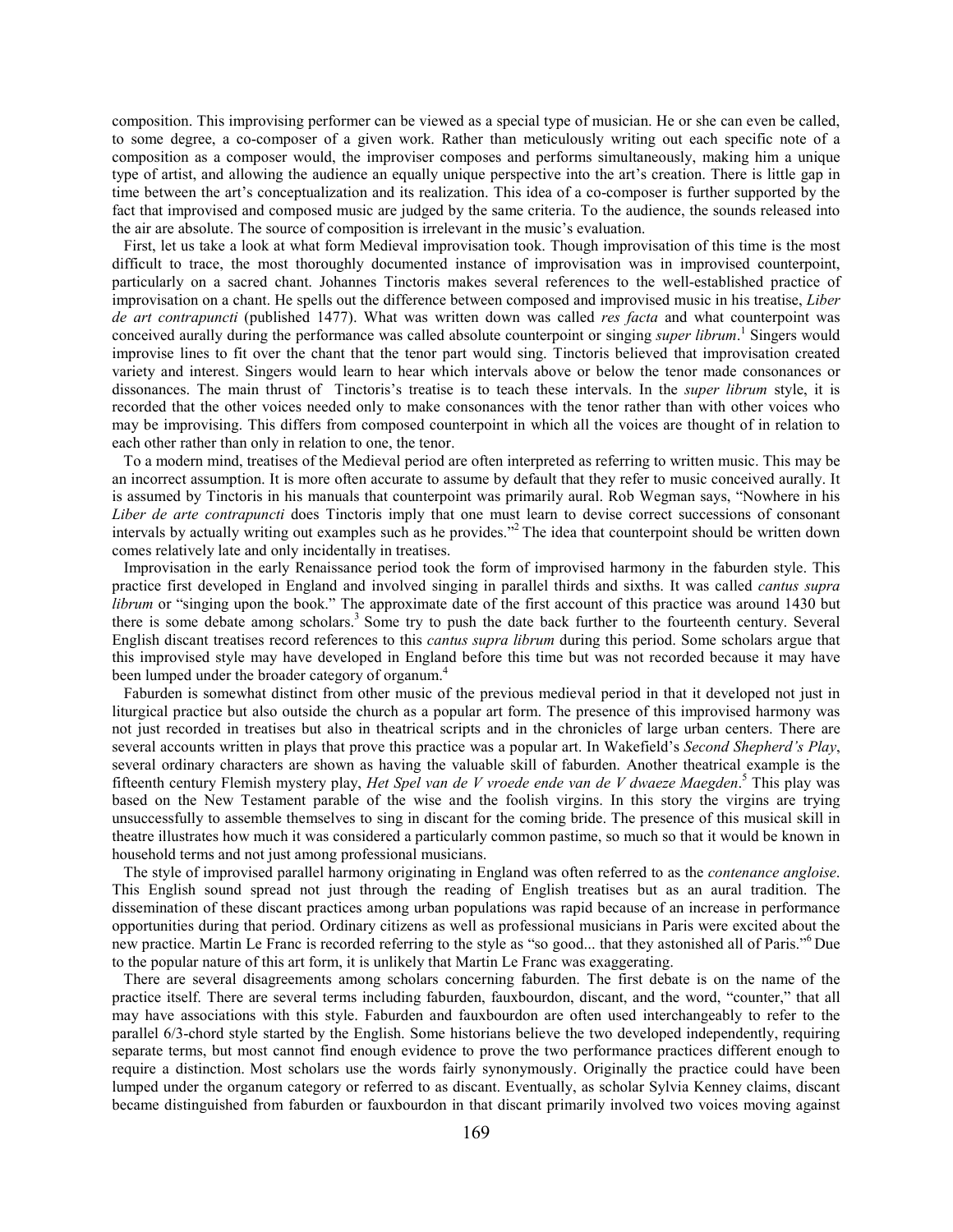each other in mostly contrary motion.<sup>7</sup> It is believed that the names faburden and fauxbourdon were given to this English practice by continental musicians rather than the English who created the style. English musicians then applied the terms to their own insular procedure.

 Another aspect of faburden that is somewhat unclear among scholars is the actual technical details of performance. What is known is that faburden was improvised, three-voice polyphony in a parallel style emphasizing consonant thirds and sixths. After that point the debates begin. How the different voices were positioned in relation to the others is one point of disagreement. Where the cantus firmus was placed in relation to the other voices and what intervals were sung above or below the cantus firmus is not completely agreed upon. One explanation is that singing above the cantus firmus was termed "discanting" and singing below was termed "countering." Some historians believe that the cantus firmus as the middle voice is what distinguishes faburden from fauxbourdon. One other, perhaps more convincing explanation of the terms faburden or fauxbourdon has more to do with how the improvisation was conceptualized in the performer's mind. Faburden was most often learned through a system of "sighting" a note or imagining a note above the plainsong but singing it an octave below where it is sighted on the staff. The word "burden" in England or "bourdon" in France referred to the lowest voice in a polyphonic piece. In Pseudo-Chilston's directions for faburden, the part that sounds the lowest is actually imagined above the plainchant. The plainchant, however, appears as the lowest voice on the manuscript but in actuality is the mean or middle voice. Because of this discrepancy, the plainchant could be considered a "faux" or "false" bass to a singer who used the printed plainsong as a guide.<sup>8</sup>

 How this practice was taught and spread throughout urban populations is somewhat mysterious to scholars because, like most improvised music, little remains by way of documentation. Like most improvised art forms, faburden was a living practice and was transmitted mostly by rote. However, we do know that some treatises in the vernacular aided in the transmission of the idea. As suggested earlier, with a modern mindset that depends very much on written music, one often incorrectly assumes that treatises address only composed music on manuscript paper. This is an unwise interpretation and one could more accurately assume that the treaties of this and earlier periods most often refer to music imagined aurally rather than composed on paper. By the fifteenth century, treatises on this subject began to be circulated in the vernacular languages. The best-known examples of these treatises were from England, further supporting claims of the practice's English origin.

 However, even though treatises on the subject of faburden exist, it is most likely that these were not necessarily the primary way an individual of the time period learned to sing in this style. Communal music making may have played a key role in faburden's development and group lessons would be given on discanting. It is likely that at most, the teaching materials used would be limited to a slate showing a monophonic melody. Discanting, like so many improvised art forms, was taught as a living practice and did not necessarily require the use of manuals or methods. What mattered most to the performers was to sing the correct consonant intervals. We know that teachers were appointed to instruct singers in this style by the record of Jacob Tick's career.<sup>9</sup> On October 16th, 1454 he was appointed choirmaster at the church of St. Peter. In his contract it is specified that he must teach the choirboys discant and they were to adorn the liturgy everyday. Tick further agreed to instruct schoolboys whose parents wished them to learn discant. This fact proves that the magistrates of the city of Leiden viewed this skill as valuable both for liturgical purposes but also for general secular ones as well. In a typical lesson on the subject, the master would then sing the tune and the pupils would then, either in turn or as a group, improvise harmony with the melody. The popular designation for this singing was to "sing upon the book."

 The practice of faburden became so attractive that many traveled large distances to hear it sung in different regions. Erasmus observed in England when he visited several times between 1499 and 1518 that the English were singing in a manner that written notes did not indicate.<sup>10</sup>In other words, the English were improvising in a way with which he was not familiar. Continental musicians such as Erasmus were fascinated by the new sounds of English faburden.

 It would not have occurred to musicians of this time to write down faburden. To take music and put in on paper was often seen as taking music out of its intended aural sphere and putting it in the foreign sphere of the visual. Rob Wegman states, "To handle the elusive complexity of polyphonic music sound on paper, to capture and manipulate it as an object, to reflect upon it as a finished 'work,' was to take it out of the sphere of actual music making into the world of clerics and intellectuals."<sup>11</sup> This idea further supports that claim that faburden was an art form of the people. The fact that certain instances of faburden can be found in writing does not disprove that it was an improvisational practice as well. These composed instances of faburden can be explained by discrepancies in the style. Faburden that composers wrote was not necessarily true faburden. Composers wrote down instances of faburden when they wished certain alterations to be sung that would not come about naturally in improvisation.

 Improvisation took on a much more significant role in the Baroque period. As the focus shifted from the composer to the performer as an individual, virtuosity came to be a highly-desired characteristic. Performers began to push the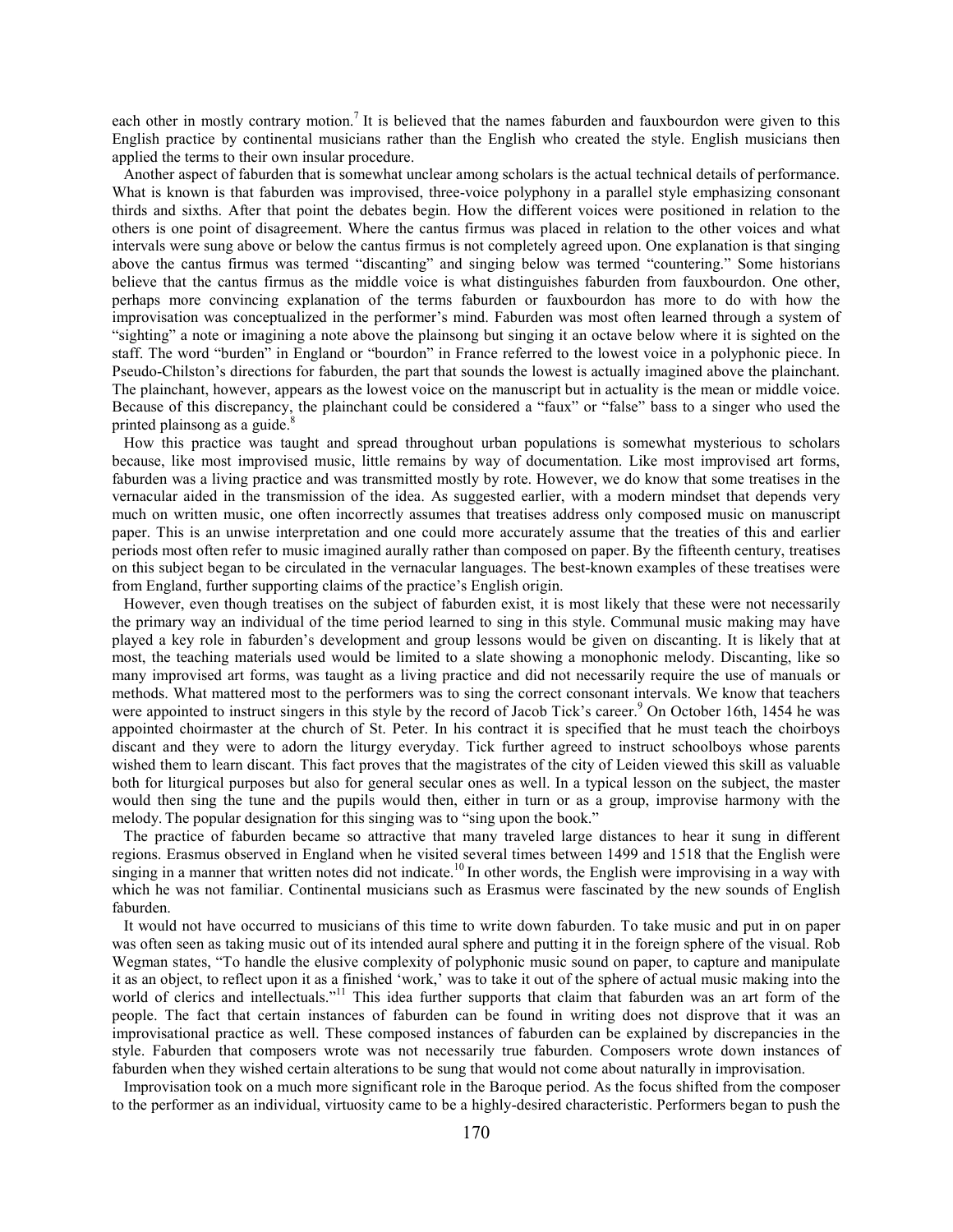boundaries of technical ability and individual emotional expression. At the same time as this shift in focus to the performer, improvisation also became an expected skill of a proficient musician.

The ability to improvise accompaniment was an expected skill of a keyboard player in the Baroque era.<sup>12</sup> This applied to the clavichord, harpsichord, or the organ. Just as sight-reading or good technique is expected of modern musicians, improvised accompaniment and reading figured bass was just a part of being a competent musician. The figured bass written by the composer was often incomplete, lacking, or sometimes completely incorrect so the keyboard player would be expected to take on the role of a co-composer to fill in the missing or incorrect harmonies mid-performance. This required a complete knowledge of harmonization theory and an ability to follow the general outline of what the composer intended. The rest of what was involved was an improvisatory skill that could realize principles of voice-leading, rhythm, and chord voicing. C.P.E. Bach thought that such musicians who had the skill to edit figured bass symbols in the midst of a performance, should be commended.<sup>13</sup>

 Improvisation is often improperly thought of as completely free. This is incorrect as one examines the principles taught to Baroque keyboard players in improvised accompaniment. Many composers and teachers gave general guidelines that constrained the good improviser. The first of such guidelines was that the improvised accompaniment should always maintain the proper balance between not covering up the soloist's part and still giving adequate support.<sup>14</sup> The knowledge on how to achieve this balance only came with experience. C.P.E. Bach is quoted as saying, "It is hardly possible to make a good continuo realization without taking risks."<sup>15</sup>

 One debate about convention in accompaniment was the use of imitation. Many accompanists started to add imitations of the vocal line to their supporting harmony. Musicians agreed or disagreed with whether this was an acceptable practice. The fear in introducing imitations was that attention would be drawn away from vocal line. Eventually it was judged that this practice could be acceptable so long as the improvised basso continuo accompaniment was servant to the soloist.

 Lorenz Mizler said of J.S. Bach's realization of figured bass symbols that his accompaniment sounded so natural, it deceived the hearer into thinking it was completely composed ahead of time.<sup>16</sup> Bach would use perfect harmony as indicated in the figures but also introduce counter melodies that could stand as independent musical lines and yet would not improperly take attention away from the soloist. He was the master at such improvised accompaniment. This account also further illustrates that much improvisation is not completely free as some falsely interpret the term. It, in most periods, follows many of the same conventions that precisely written music would follow. The improvised and the composed elements of music were both judged by the same criteria. In actuality, an improviser is composing just as one would write out a melody on manuscript paper. The difference is only that the performer composes in real time. Neither the improvised nor the composed should be judged as having more or less musical or artistic worth on the basis of its origin, be it spontaneous or long-pondered and edited.

 There were also several complete genres that grew out of improvisational forms. The toccata, prelude, ricercare, fantasia, and intonazione in lute and keyboard music that all contained elements that were originally improvised.<sup>17</sup> These forms originated out of a need to warm up a player's technique, test the tuning of an instrument, or set the mood and key of the following piece. These forms were also united under their independence from vocal music.

 One can focus on the Baroque prelude as a key improvisational form. The prelude was most often performed on a keyboard instrument and was often paired, and therefore contrasted, with other stricter forms such as fugues and canzonas. In 1703, Johann Samuel Beyer defined the prelude as "… a short piece of music which an organist on the organ or instrumentalists on their instruments improvise in order to introduce the key of an ensuing work."<sup>18</sup> The keyboardist was expected to look at the score of the ensuing work and familiarize himself with it so as to provide an introduction to the mood of the piece as well as the key. A good instrumentalist may even use themes from the ensuing work as part of his improvisation. The prelude also allowed instrumentalists to tune and accustom their ears to the temperament without disturbing the audience. A good preluding instrumentalist would choose keys that facilitated the tuning of stringed instruments. The chief characteristic of the prelude was its free style and improvisatory passages.

 Evidence suggests that most of J.S. Bach's preludes were in fact improvised at the organ. Bach's excellent ability to improvise was well-known by his contemporaries. It has been surmised that Bach heard the entire composition in his head as he sat to improvise it. He heard each theme and understood how each would be worked out. It is theorized that the preludes of Bach were improvised as part of the Lutheran church service and then copied down by his pupils as they sat in the balcony. One supporting evidence for this theory is length of the Lutheran church service. It was indeed very long, often several hours from beginning to end, and there were many places in the service that the organist would be required to provide a prelude.<sup>19</sup> Since Bach worked for many years as a church organist, it is logical to assume that he would have had to play many more preludes than the relatively few we have written down. Since he must have played many more preludes than were written down, we can assume the vast majority of his performed preludes were improvised at the organ. Also, the preludes that do exist in written form are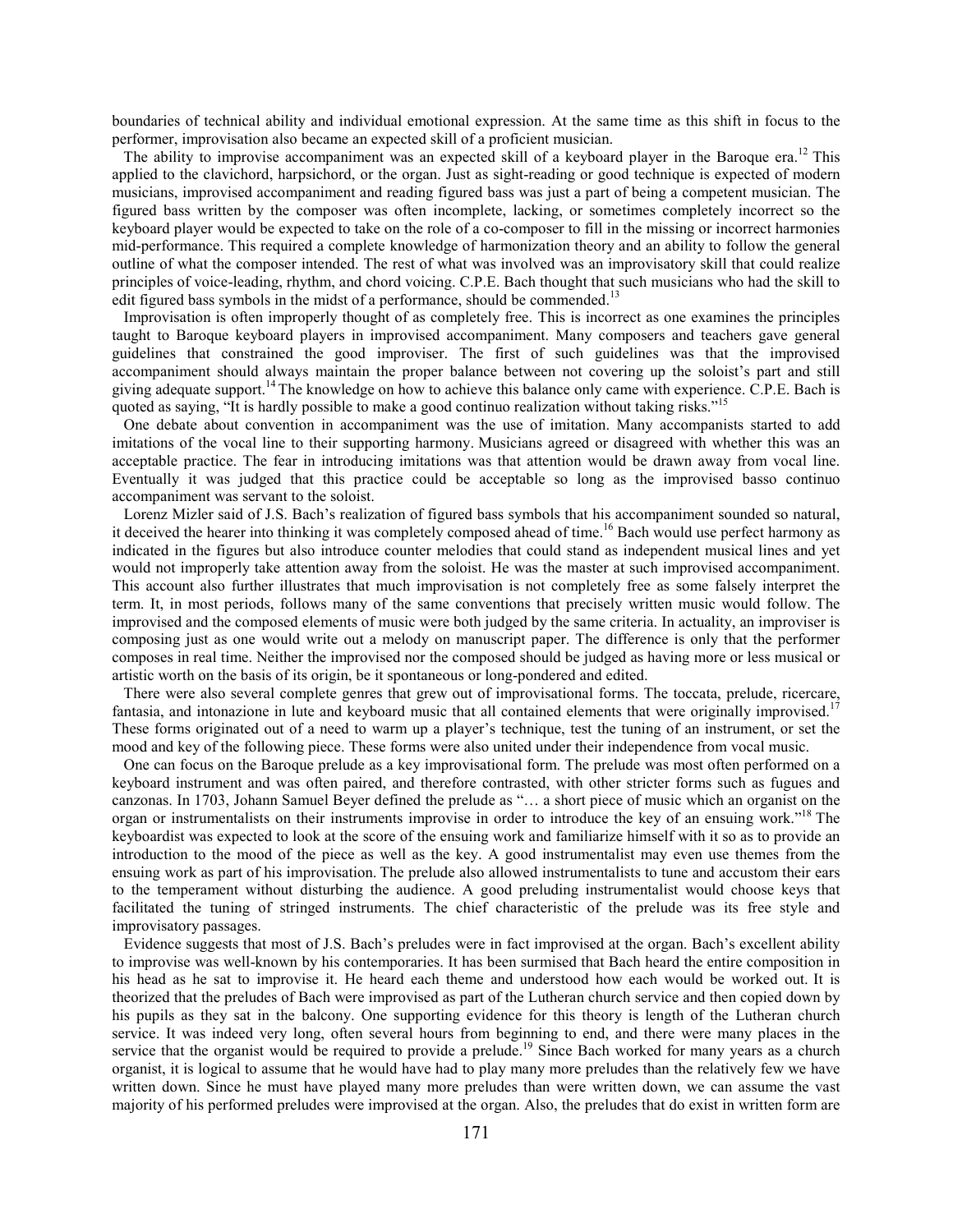from his years as an organist rather than his years as Capellmeister or Kantor, creating a direct connection between the time of the prelude's performance and its transcription.<sup>20</sup> It also suggests that Bach was most likely not composing his preludes abstractly, away from the organ. The preludes of Bach were most likely the result of his improvisations produced during his years as an organist.

 Bach was often asked to play for organ recitals and examinations. In an examination, church leaders wished to hear how well the organ builder crafted the instrument.<sup>21</sup> This gave Bach yet another frequent occasion to improvise. A free organ piece suited this occasion well. Only limited documentation is left from Bach's organ recitals but it is clear that some free preluding was also used during these occasions.

 Ornamentation can also be analyzed as an important form of improvisation in the Baroque. Like improvised accompaniment as a musical proficiency, improvised embellishment and ornamentation was also a required skill for the Baroque musician, especially vocalists. Robert Donnington has said, "Baroque ornamentation is more than a decoration. It is a necessity. It is of course a fluid necessity; but there has to be enough of it and of the right kinds."<sup>22</sup> The ornaments were not just a decoration as the term suggests. To not put in certain ornaments was like playing or singing wrong notes. In fact, by the end of the Baroque period, some ornamentation had become so habitual and codified that it could hardly be considered improvisational, but rather common performance practice. The composer would assume that the performer would know where specific ornaments would go, and a distinction should be made between ornamentation that was improvised and ornamentation that was so rigidly used that individual improvisation was ruled out. Nevertheless there are plenty of other instances of improvised embellishment that can be explored in contrast to the more strictly taught ornaments.

 Some ornamentation of melodic lines was used in an ensemble setting. Though the ensemble is not typically a place one would look for Baroque improvisation, it does show up in some orchestras of the time. There exist several writings condemning the practice by Quantz and Leopold Mozart in the eighteenth century.<sup>23</sup> These writings prove the existence of improvisation as part of ensemble playing. It was common in Germany for the concert master on the first violin part of an orchestra to add limited embellishments at will to the melody line so one would commonly hear the melody being played plainly and ornamented simultaneously. Condemnation of the practice was mostly directed toward ornamentation of the inner voices as it created a more chaotic sound.

 Lastly, the da capo aria was an important instance of Baroque improvisation. Edward Menerth says, "As the essence of re-creating vocal literature of the Renaissance is in the subordination of the performer to medium, in the Baroque period it will be seen to be in the exploitation by performer of medium."<sup>24</sup> In that spirit, the vocalist singing a da capo aria would be expected to show off his or her skill in the repeated A section. The vocalist would use ornamentation lavishly, putting in turns and scales, filling in the spaces between longer held notes of the aria. Cadence points gave vocalists a particularly fitting place for very free improvisation. An example of this can be seen in George Frideric Handel's aria, "V'adoro, pupille" from Giulio Cesare. The cadence and fermata at the end of the second A section would be an ideal place for the vocalist to display her virtuosity and improvise a cadenza.<sup>25</sup>

 The improvised variation of the repeated first section of da capo arias required free ornamentation. This ornamentation of the vocal line in a da capo aria set the performer in a peculiarly close relationship to the composer. To some degree this is always necessary so that one may define a musical practice as "improvisational" or good interpretation, but alteration of the actual pitches of a written melody is taking a big step away from mere expression. It can be said that the improviser in this time period became increasingly a co-composer of the piece of music and the creative partnership was extended even further to the side of the performer.

 Elements of musical improvisation have been present throughout the Medieval, Renaissance, and Baroque eras, however; improvisation had the most profound documented presence in the Baroque era. Though the practice of improvisation can be traced through several eras, it makes sense that its presence would be more profound in the Baroque. Improvisation fits well into a Baroque set of ideals. Baroque artists valued the affections and promoted their free expression. This gave rise to the soloist and the virtuoso because, less bound by the constraints of ensemble performance, these artists had the greatest amount of freedom to freely express emotion. Improvisation is paired very well with the new value of the soloist in that improvisation is inherently an individualistic art. The value of this musical skill is one of the unique features of the Baroque.

 When the performer of a given work is so closely related to the composer through the act of improvisation, the idea of a performer as co-composer is justified. This performer should be recognized along with the composer because of the individuality and spontaneity of the art. No two performers improvise in the same way just as no two composers desire to create the same music. Fortunately for the audience, this allows a unique perspective as they are witnesses of the artist in the act of creating. Improvised music is simultaneously created, heard, and then lost. It can be a profound moment as the improviser is a unique and specialized kind of performer and co-composer of this art.